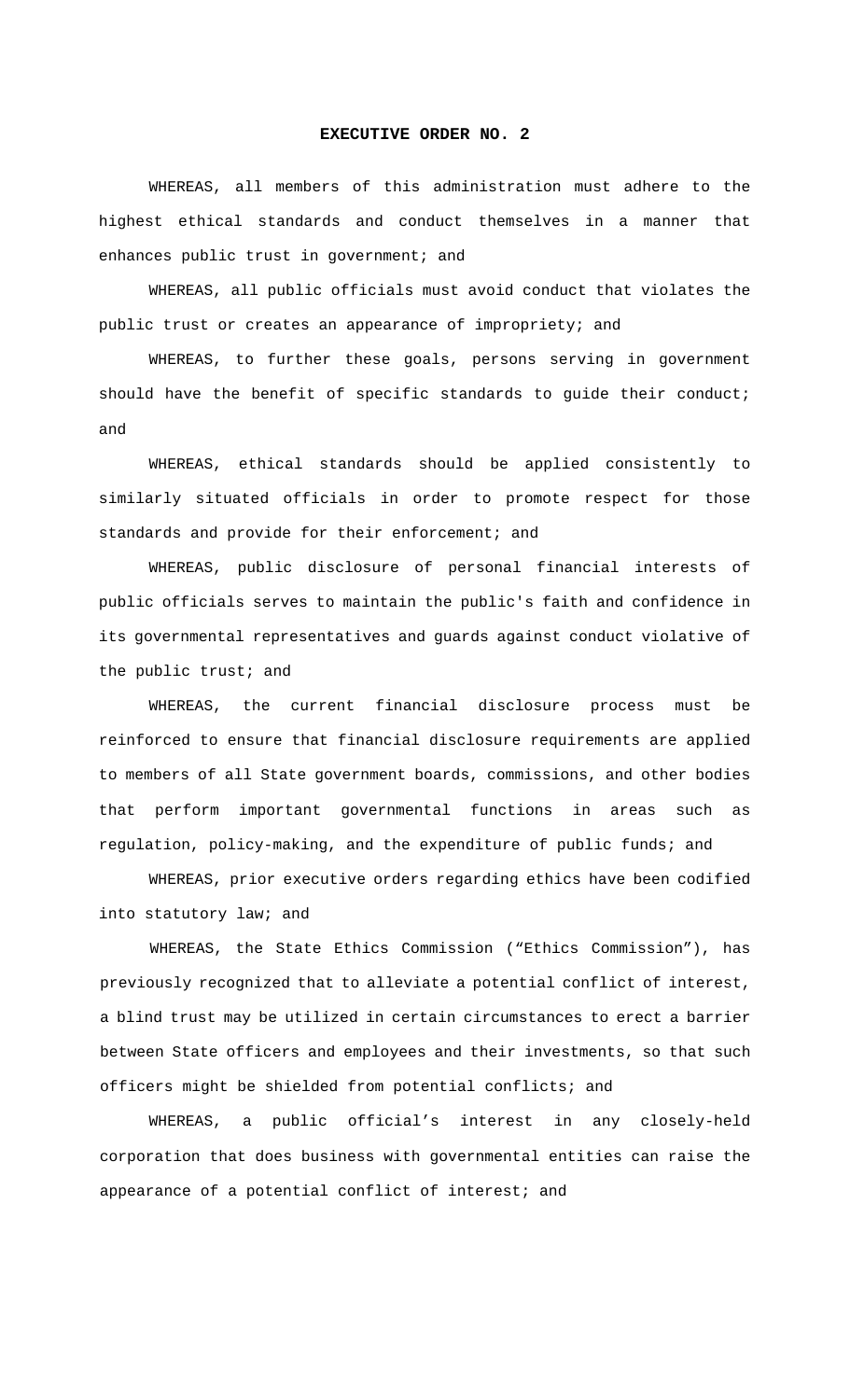WHEREAS, the positions of Governor and Lieutenant Governor exist to serve the people of New Jersey in a manner that fosters public respect, trust, and confidence, and the adoption of a Code of Conduct for the Governor and the Lieutenant Governor, which provides a clear standard of conduct, will promote public trust and confidence; and

WHEREAS, it is important that the Ethics Commission be given clear and direct authority to enforce the provisions of this Order;

NOW, THEREFORE, I, PHILIP D. MURPHY, Governor of the State of New Jersey, by virtue of the authority vested in me by the Constitution and by the Statutes of this State, do hereby ORDER and DIRECT:

## **I. PERSONAL FINANCIAL DISCLOSURE**

1. Every public employee and public officer, as such terms are defined in paragraph 6 of this section, shall file a sworn and duly notarized Financial Disclosure statement, or other such authentication as the Ethics Commission may require to facilitate electronic filing, which is current as of five days prior to the date of filing. Each statement shall include the following information:

a. The name and position of the public employee or public officer;

b. Any occupation, trade, business, profession or employment engaged in by the public employee or public officer, his or her spouse or domestic partner, partner in a civil union and dependent children;

c. (1) A list of all assets having a value of more than \$1,000, both tangible and intangible, in which a direct or indirect interest is held (as of the statement date) by the public employee or public officer, his or her spouse or domestic partner, partner in a civil union and dependent children. Where stocks and bonds are involved, there shall be included the name of the company, mutual fund, holding company or government agency issuing them (whenever such interest exists through ownership in a mutual fund or holding company, the individual stocks held by such mutual fund or holding company need not be listed; whenever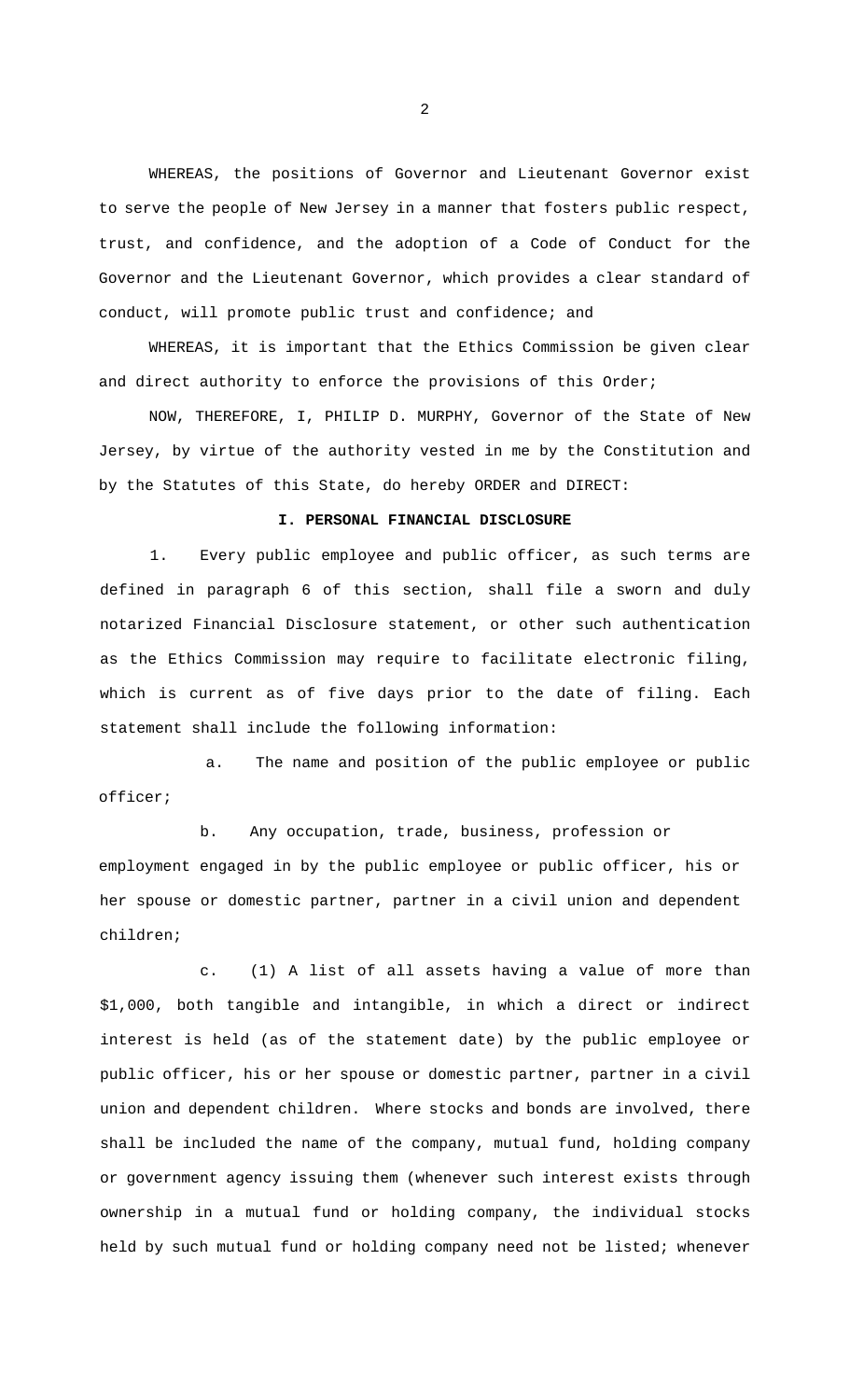such interest exists through a beneficial interest in a trust, the stocks and bonds held in such trust shall be listed only if the public employee or public officer has knowledge of what stocks and bonds are held). Where more than 10 percent of the stock of the corporation is held, the percentage of ownership shall be stated. The list shall include any direct or indirect interest, whether vested or contingent, in any contract made or executed by a government instrumentality. In the case of real estate interests, there shall be given the location, general nature and acquisition date of any real property in New Jersey in which any direct, indirect, vested or contingent interest is held, together with the names of all individuals or entities who share a direct or indirect interest therein and the name of any government instrumentality that is a tenant of such property or that has before it an application, complaint or proceeding directly affecting such property.

(2) The value of assets of a public employee and his or her spouse, domestic partner, or partner in a civil union shall be listed according to the following value categories:

- (a) greater than \$1,000 but not more than \$5,000;
- (b) greater than \$5,000 but not more than \$25,000;
- (c) greater than \$25,000 but not more than \$50,000;
- (d) greater than \$50,000 but not more than \$100,000;
- (e) greater than \$100,000 but not more than \$250,000;
- (f) greater than \$250,000 but not more than \$500,000;
- (g) greater than \$500,000.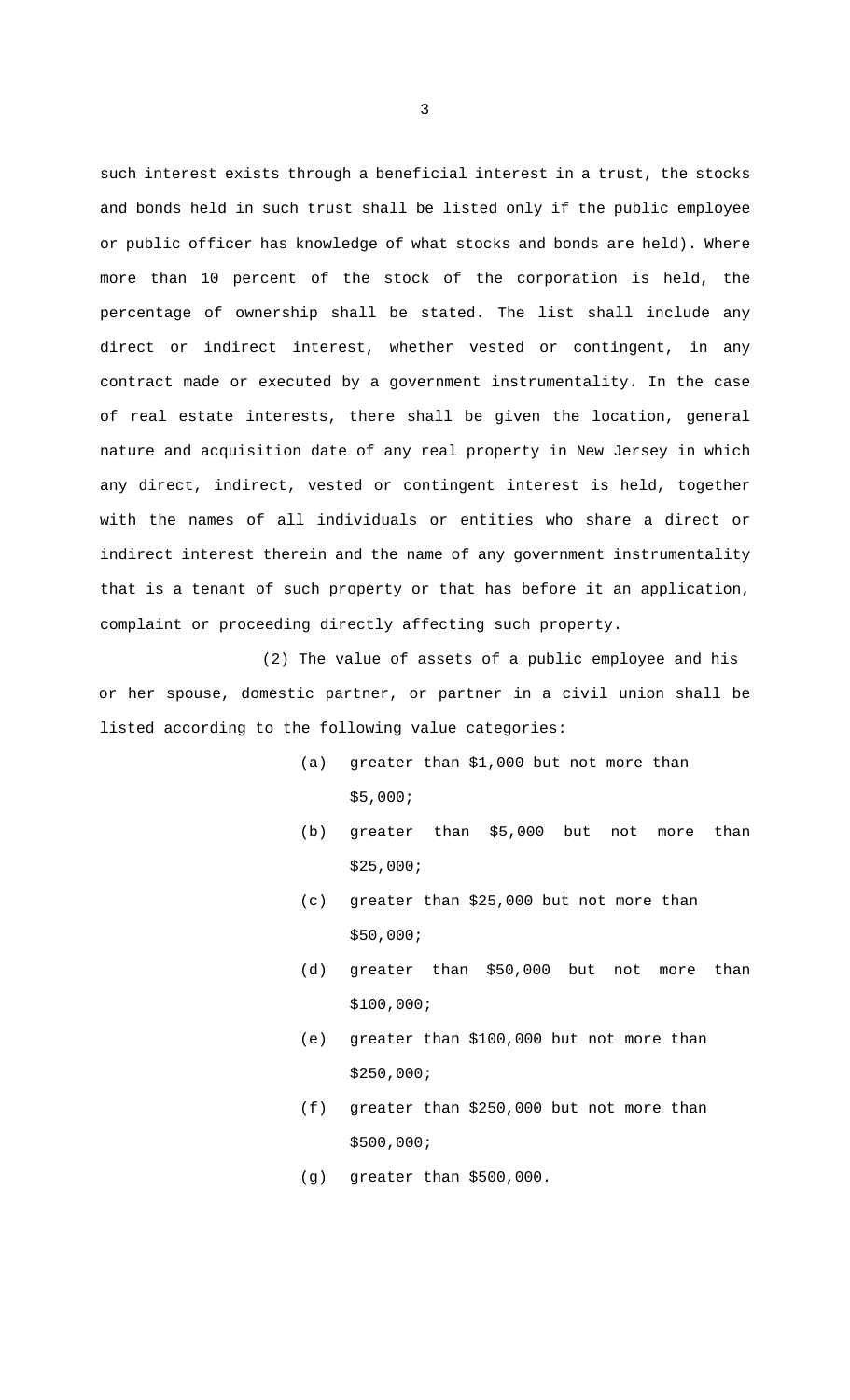These assets shall be valued as of the statement date; provided, however, that when the value cannot be determined as of that date, a separate valuation date shall be specified for the particular asset.

 (3) The value of assets of (a) the dependent children of a public employee or (b) a public officer, his or her spouse, domestic partner or partner in a civil union and dependent children need not be disclosed unless specifically requested by the Governor or the Ethics Commission.

d. (1) A list of all liabilities of the public employee or public officer, his or her spouse, domestic partner, or partner in a civil union and dependent children, except liabilities which are:

(a) less than \$10,000 and owed to a relative as defined in paragraph 6 of this section;

(b) less than \$1,000 and owed to any other

person;

(c) loans secured by a personal motor vehicle,

household furniture or appliances where the loan did not exceed the purchase price of the item and the outstanding balance did not exceed \$10,000 as of the close of the preceding calendar year; and

(d) revolving charge accounts where the outstanding liability does not exceed \$10,000 as of the close of the preceding calendar year.

(2) The value of liabilities shall be listed by category in the same manner as required by paragraph 1(c)(2) above. However, the value of the liability of a dependent child of a public employee or public officer need not be disclosed unless specifically requested by the Governor or the Ethics Commission.

e. A list of all liabilities otherwise subject to disclosure pursuant to paragraph (d) above of the public employee or public officer, his or her spouse or domestic partner, partner in a civil union and dependent children which have been forgiven by the creditor within 12 months of the statement date. For each such forgiven liability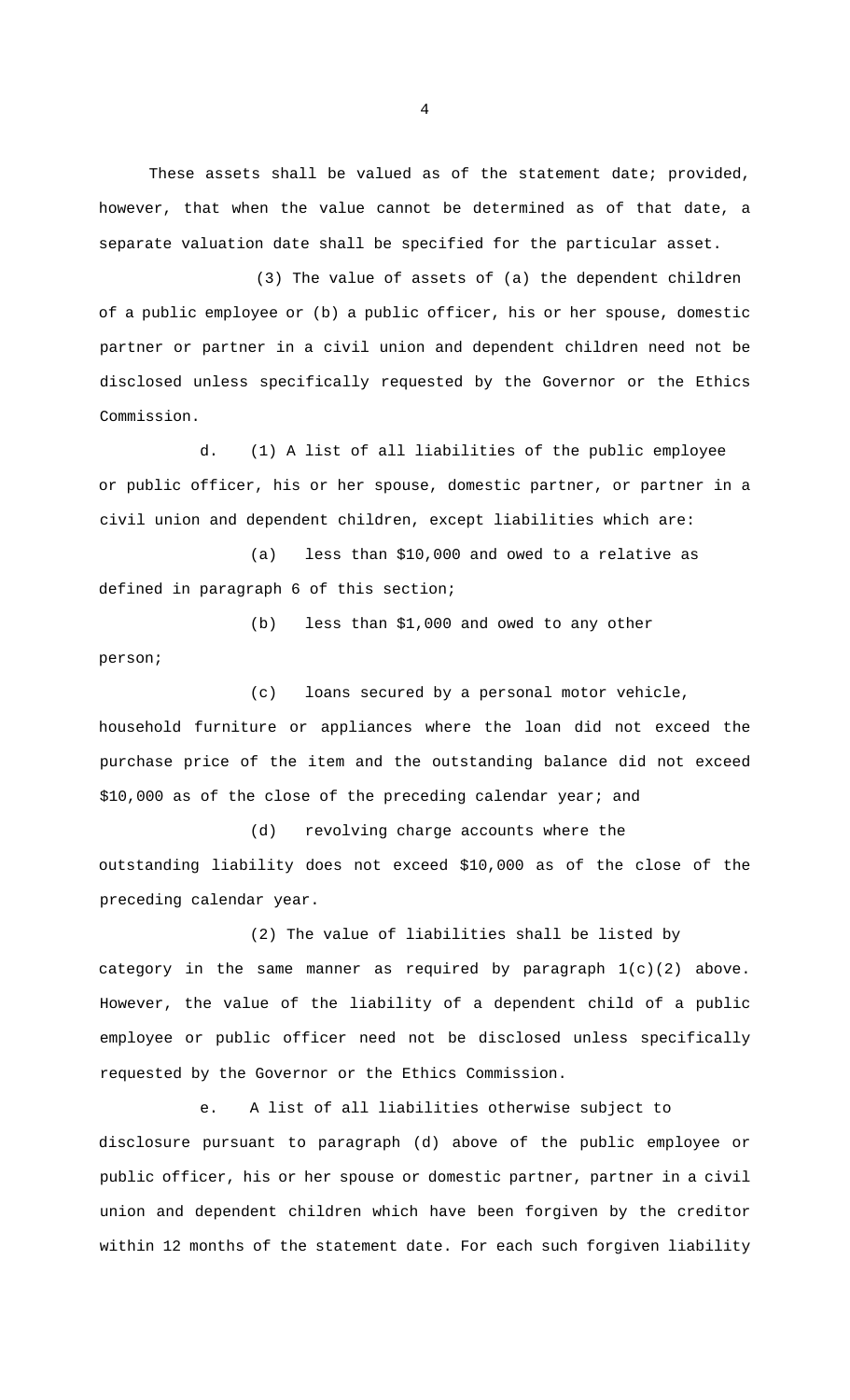so listed, the name of the creditor to whom such a liability was owed shall be stated;

f. A list of all sources of income of the public employee or public officer, his or her spouse or domestic partner, partner in a civil union and dependent children, including all compensated employment of whatever nature, all directorships or other fiduciary positions for which compensation has or will be claimed, all capital gains including a description of the individual sources of such gains, all contractual arrangements producing or expected to produce income, and all honoraria, lecture fees, gifts and other gratuities (cash or non-cash), and other miscellaneous sources of income including, but not limited to, interest, dividends, royalties and rents. Statements filed before July 1 of any year shall disclose sources of income for the preceding calendar year. Statements filed after July 1 of any year shall provide this information for the twelve-month period immediately preceding the filing date. The amount of such income received shall be listed and valued by category in the same manner of assets as set forth in paragraph  $c(1)$  through  $c(3)$ above. However, the amount of income of (1) the dependent children of a public employee, or (2) a public officer, his or her spouse, domestic partner or partner in a civil union and dependent children need not be disclosed unless specifically requested by the Governor or the Ethics Commission. Sources of income that are not required to be reported are:

(1) cash gifts in an aggregated amount of less than \$100 received during the preceding twelve months from a person;

(2) non-cash gifts with an aggregated fair market value of less than \$200 received during the preceding twelve months from a person; and

(3) gifts with an aggregated cash or fair market value of less than \$3,000 received during the preceding twelve months from a relative as defined in paragraph 6 of this section.

g. A list of any offices, trusteeships, directorships or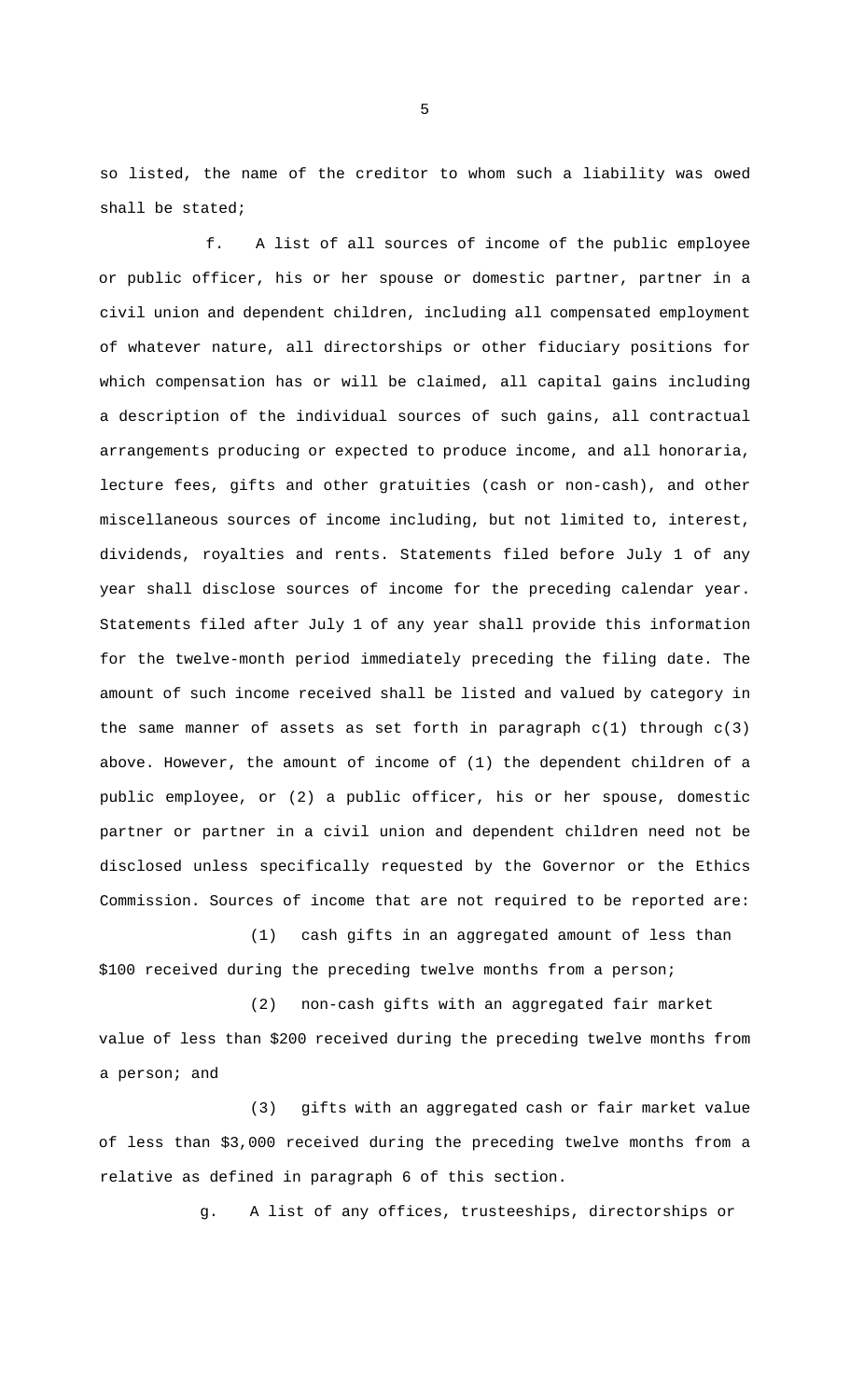positions of any nature, whether compensated or uncompensated, held by the public employee or public officer, his or her spouse or domestic partner, partner in a civil union and dependent children with any firm, corporation, association, partnership or business. If any firm, corporation, association, partnership or business does business with or is licensed, regulated or inspected by a State agency or does business with a casino license holder or applicant, the State agency, casino or applicant must be identified.

2. Each statement shall contain a certification by the public employee or public officer that he or she has read the statement, that to the best of his or her knowledge and belief it is true, correct and complete and that he or she has not transferred and will not transfer any asset, interest or property for the purpose of concealing it from disclosure while retaining an equitable interest therein.

3. a. Within 120 days from the effective date of this Order, each public employee and public officer who has not already done so shall file the signed and notarized statement required herein or other such authentication as the Ethics Commission may require to facilitate electronic filing with the Ethics Commission. In furtherance of its duties under the Conflicts of Interest Law, N.J.S.A. 52:13D-12 et seq., and pursuant to this Executive Order, the Ethics Commission shall review each statement to determine its conformity with the provisions of this Order and other applicable provisions of the law. Upon approving such a statement for filing, the Commission shall file and maintain a copy of it for public inspection and copying in accordance with the procedures set forth in N.J.S.A. 47:1A-1 et seq. and shall post the statement on its website pursuant to N.J.S.A.

b. Each person who becomes a public employee or public officer after the effective date of this Order shall satisfy the filing requirements of this Order within 120 days of assuming office or commencing employment, unless the Ethics Commission or its staff grants

52:13D-21(n);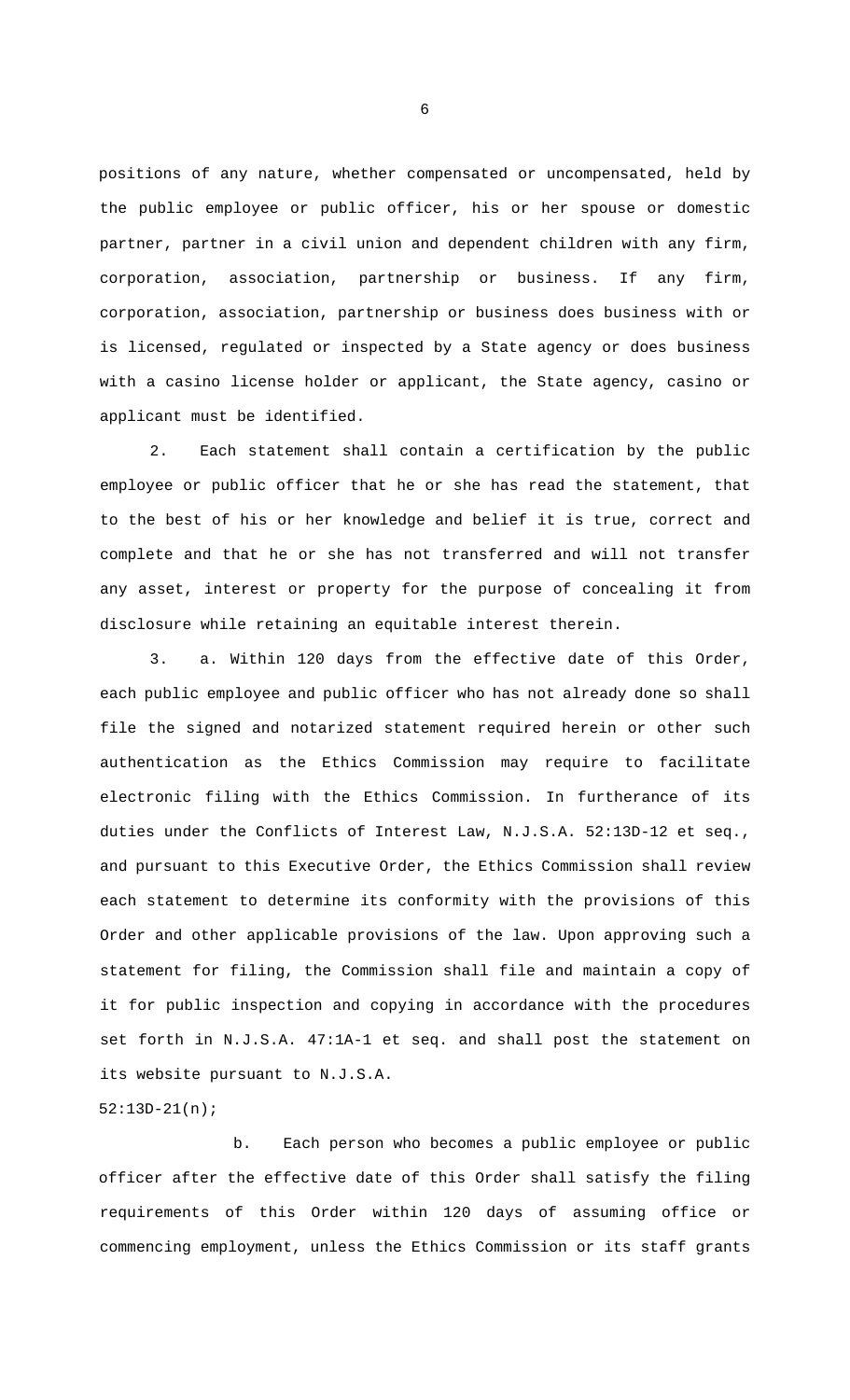to such public employee or public officer an extension from the filing deadline. Such an extension shall not be granted more than twice and shall not be for more than 30 days each;

c. Updated statements shall be filed on the May 15 next succeeding the submission of the original statement and each May 15 thereafter provided, however that public employees and public officers who file statements on or after January 16, 2018 but prior to May 15, 2018 need not file an updated statement on May 15, 2018.

4. The Ethics Commission shall keep the approved statements on file for so long as the person submitting such statements is a public employee or public officer of this State, and for five years thereafter.

5. The Ethics Commission shall have the primary responsibility for assuring the proper administration and implementation of this Order and shall have the power to perform acts necessary and convenient to this end, including, but not limited to, preparing and distributing forms and instructions to be utilized by public employees and public officers in complying with this Order.

6. Except as otherwise herein provided, for purposes of this section:

a. "Public employee" shall mean any person holding any of the following offices in the Executive Branch of the State Government, together with any equivalent offices added to such a list by subsequent written determination of the Governor with notice to the persons affected:

- (1) The Governor;
- (2) The Lieutenant Governor;
- (3) The head of each principal department;

(4) The chiefs of staff and assistant or deputy heads of each principal department to include all assistant and deputy commissioners of such departments;

(5) The head and the assistant heads of a division of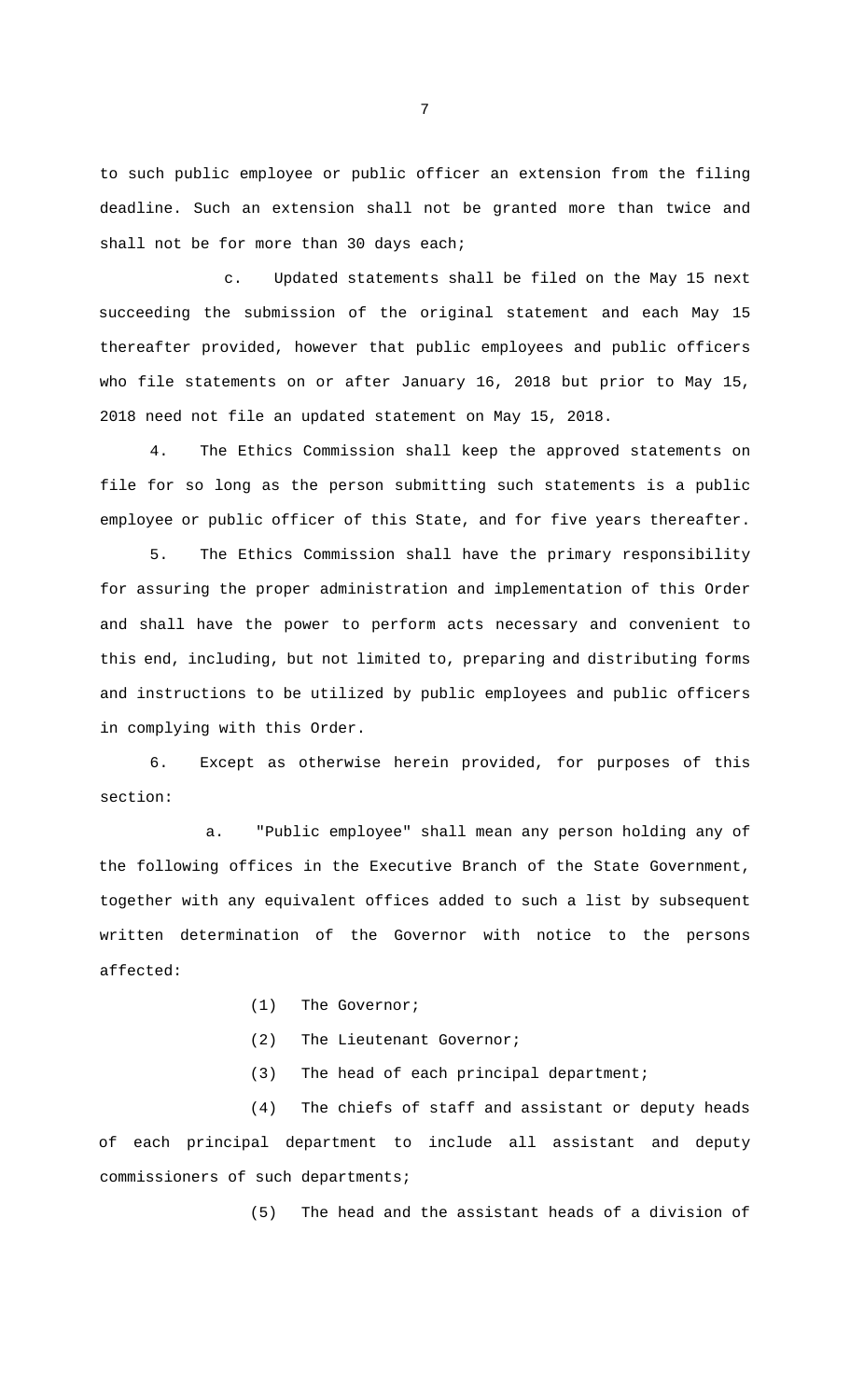each principal department, or any person exercising substantially similar authority for any board or commission which is organized as in but not of a principal department or any independent authority;

(6) The executive or administrative head and assistant heads of:

(i) any board or commission which is organized in but not of a principal department or

(ii) any independent authority;

(7) The following members of the staff of the Office of the Governor:

(i) Chief of Staff;

- (ii) Chief Counsel to the Governor;
- (iii) Director of Communications;
- (iv) Deputy Chiefs of Staff;
- (v) Deputy Chief Counsel;
- (vi) Director of the Authorities Unit;
- (vii) Appointments Director;
- (viii) Director of Operations; and
- (ix) Any deputy to any of the foregoing members of the staff of the Office of the Governor;

(8) Chief Executive Officers and Deputy Chief Executive Officers of the psychiatric hospitals and developmental centers administered by the Department of Human Services;

- (9) Members of the State Board of Agriculture;
- (10) Members of the State Board of Education;
- (11) Members of the State Board of Public Utilities;
- (12) Members of the State Parole Board;
- (13) Presidents of the State Colleges and Universities;

and

(14) the State Comptroller

b. "Public officer" shall mean:

(1) the members of the following boards, commissions,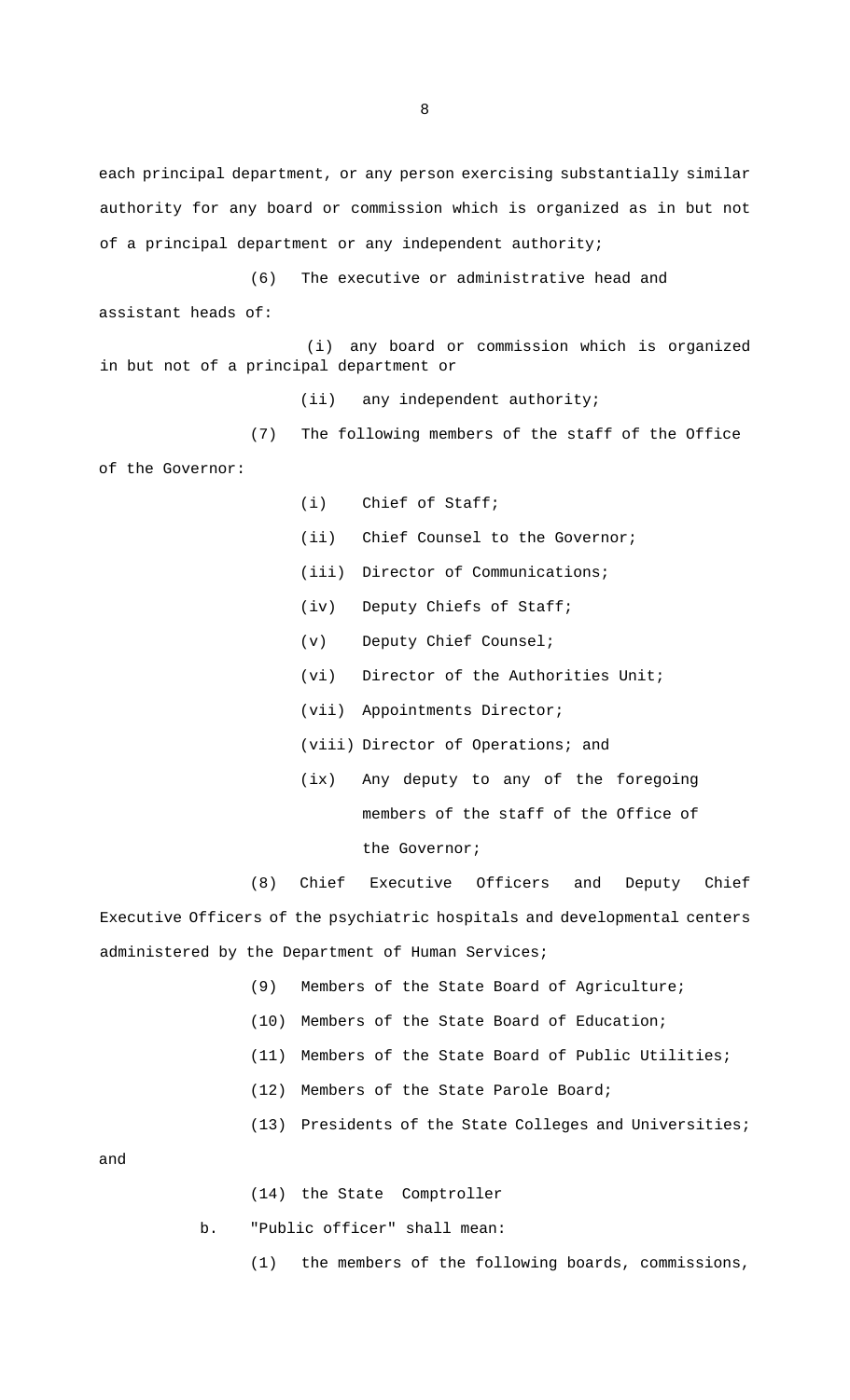independent authorities and public corporations, together with any other equivalent offices or bodies and such other offices or bodies added to such list by subsequent determination of the Governor:

- (i) Agricultural Development Committee;
- (ii) Atlantic City Convention Center Authority;
- (iii) Capital City Redevelopment Corporation;
- (iv) Casino Reinvestment Development Authority;
- (v) Catastrophic Illness in Children Relief Fund;
- (vi) Civil Service Commission;
- (vii) Commission on Higher Education;
- (viii) Commission on Spinal Cord Research;
- (ix) Council on Affordable Housing;
- (x) Development Authority for Small Business, Minorities and Women Enterprises;
- (xi) Educational Facilities Authority;
- (xii) Election Law Enforcement Commission;
- (xiii) Garden State Preservation Trust;
- (xiv) Government Records Council;
- (xv) Governor's Council on Alcoholism and Drug Abuse;
- (xvi) Health Care Administration Board;
- (xvii) Health Care Facilities Financing Authority;
- (xviii) Higher Education Student Assistance Authority;
- (xix) Highlands Water Protection and Planning Council;
- (xx) Individual Health Coverage Board;
- (xxi) Local Finance Board;
- (xxii) Motor Vehicle Commission;
- (xxiii) New Jersey Building Authority;
- (xxiv) New Jersey Commission on Brain Injury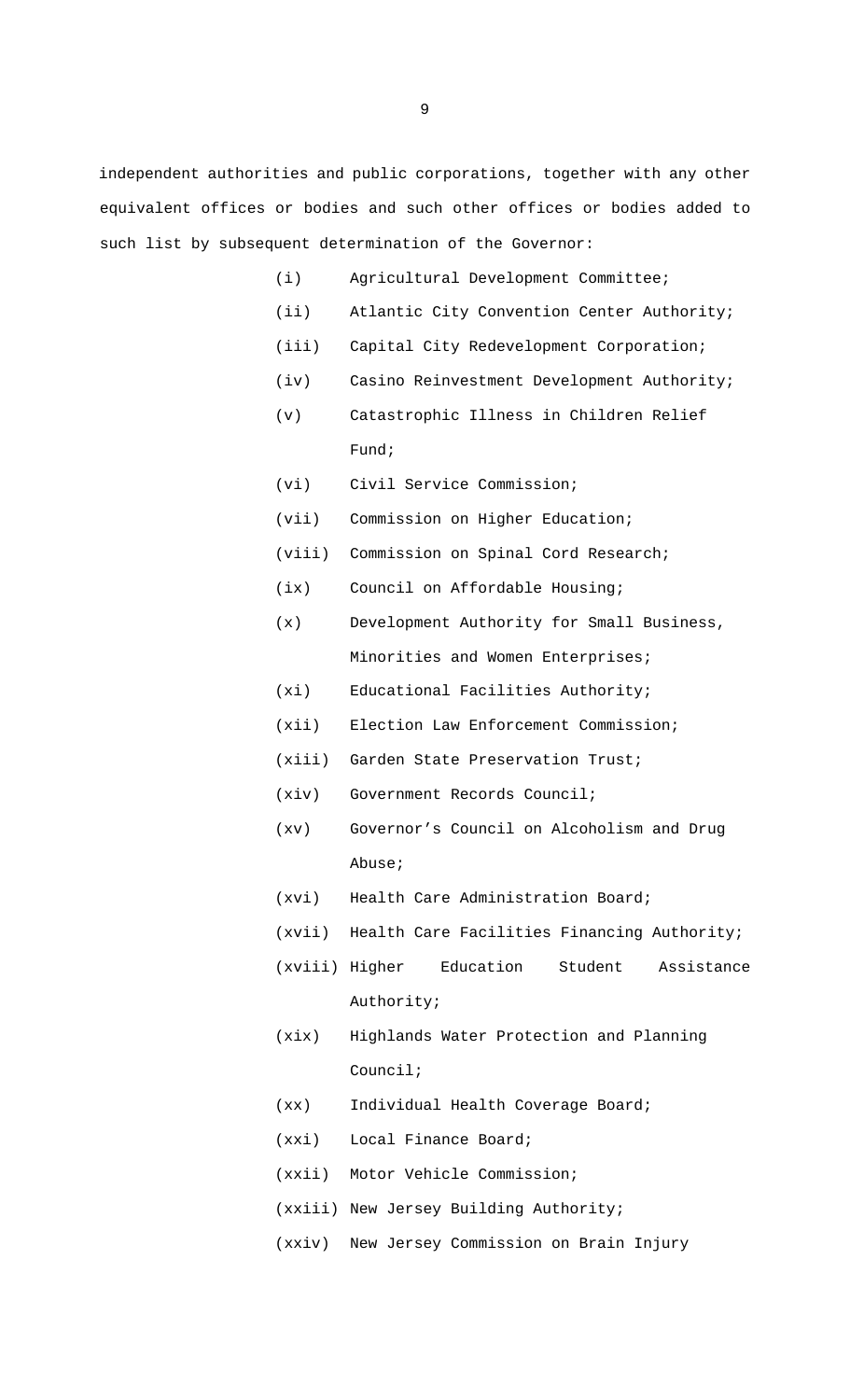Research;

- (xxv) New Jersey Commission on Science and Technology;
- (xxvi) New Jersey Council on Developmental Disabilities;
- (xxvii) New Jersey Cultural Trust;
- (xxviii)New Jersey Economic Development Authority;
- (xxix) New Jersey Historic Trust Commission;
- (xxx) New Jersey Housing and Mortgage Financing Agency;
- (xxxi) New Jersey Marine Science Consortium;
- (xxxii) New Jersey Meadowlands Commission;
- (xxxiii)New Jersey Public Broadcasting Authority;
- (xxxiv) New Jersey Racing Commission;
- (xxxv) New Jersey Real Estate Commission;
- (xxxvi) New Jersey Redevelopment Authority;
- (xxxvii)New Jersey Sports and Exposition Authority;
- (xxxviii)New Jersey State Council on the Arts;
- (xxxix) New Jersey Technology Governing Board;
- (xl) New Jersey Transit Corporation;
- (xli) New Jersey Transportation Trust Fund Authority;
- (xlii) New Jersey Turnpike Authority;
- (xliii) New Jersey Urban Enterprise Zone Authority;
- (xliv) North Jersey District Water Supply Commission;
- (xlv) Office of Information Technology Governing Board;
- (xlvi) Passaic Valley Sewerage Commission;
- (xlvii) Passaic Valley Water Commission;
- (xlviii) Pinelands Commission;
- (xlix) Public Employment Relations Commission;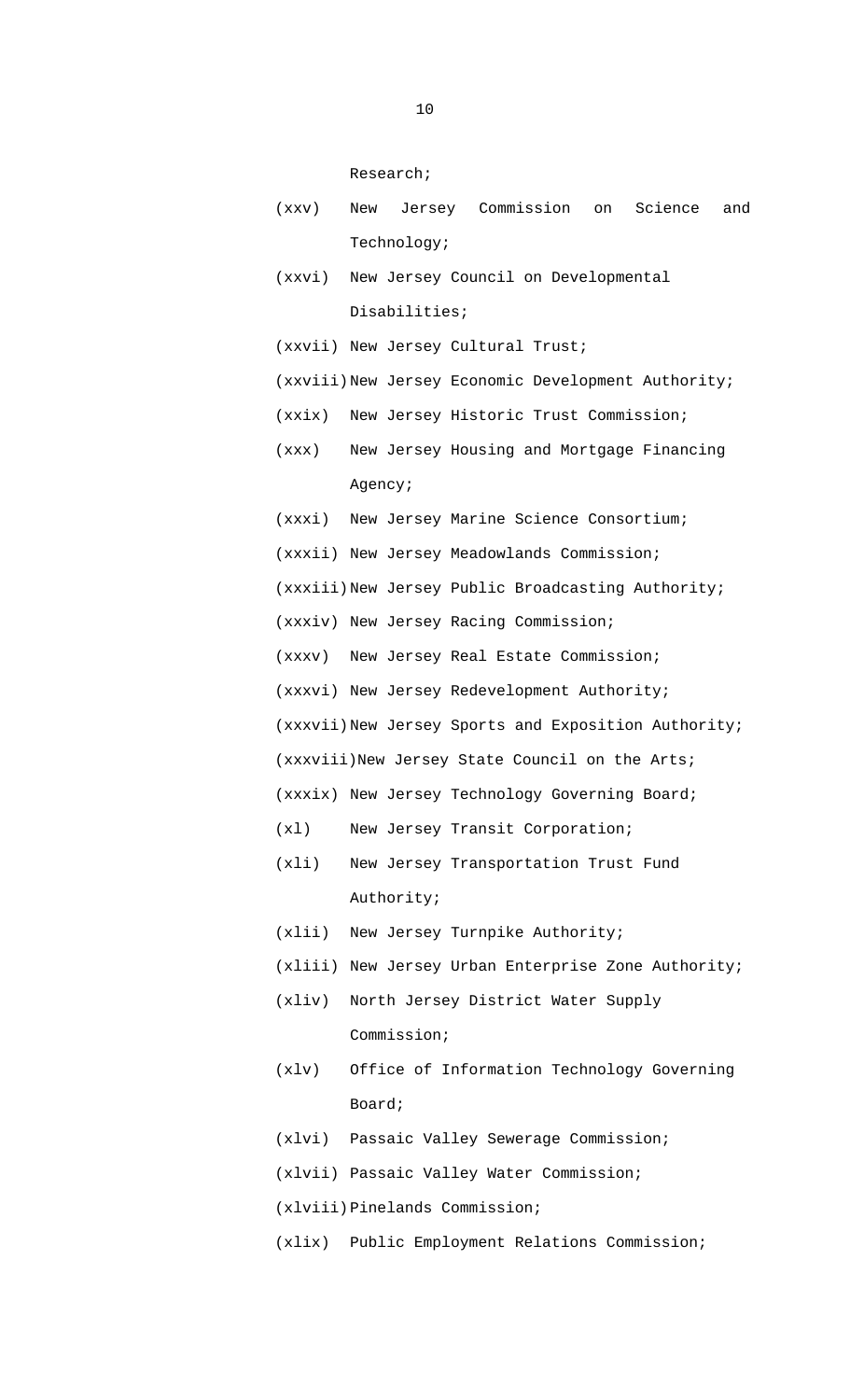- (l) School Ethics Commission;
- (li) Schools Construction Corporation;
- (lii) Shell Fisheries Council;
- (liii) Small Employer Health Benefits Program;
- (liv) South Jersey Port Corporation;
- (lv) South Jersey Transportation Authority;
- (lvi) State Athletic Control Board;
- (lvii) State Board of Mediation;
- (lviii) State Economic Recovery Board for Camden;
- (lix) State Ethics Commission;
- (lx) State Investment Council
- (lxi) State Lottery Commission;
- (lxii) State Planning Commission;
- (lxiii) Tidelands Resource Council;
- (lxiv) Urban Development Corporation;
- (lv) Wastewater Treatment Trust; and
- (lvi) Water Supply Authority.
- (2) The members of the governing boards of

State Colleges and Universities.

(3) Individuals appointed as a New Jersey member to the following agencies:

- (i) Atlantic Interstate Low-Level Radioactive Waste Management Compact;
- (ii) Atlantic States Marine Fisheries Commission;
- (iii) Clean Ocean and Shore Trust Committee;
- (iv) The Delaware River and Bay Authority;
- (v) Delaware River Basin Commission;
- (vi) Delaware River Joint Toll Bridge Commission;
- (vii) Delaware River Port Authority;
- (viii) Delaware Valley Regional Planning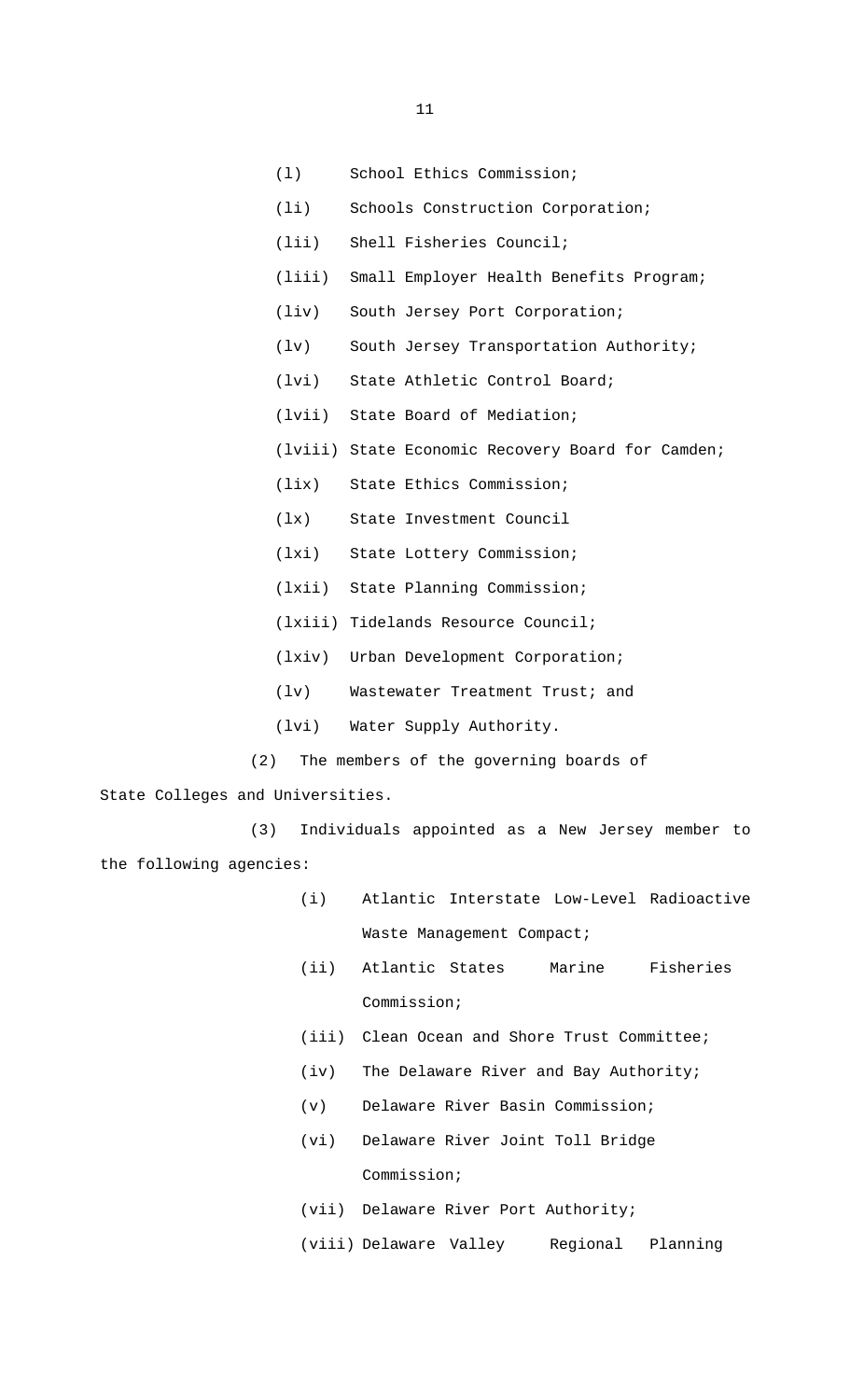Commission;

| (ix) Interstate Environmental Commission;       |
|-------------------------------------------------|
| (x) Palisades Interstate Park Commission;       |
| (xi) Port Authority of New York and New Jersey; |
| (xii) Waterfront and Airport Commission of New  |
| York and New Jersey.                            |

c. "Government instrumentality" shall mean the Legislative, Judicial, and Executive Branches of State government including any office, department, division, bureau, board, commission, council, authority or agency therein and any county, municipality, district, public authority, public agency or other political subdivision or public body in the State;

d. "State agency" shall mean any of the principal departments in the Executive Branch of State Government, and any division, board, bureau, office, commission, or other instrumentality within or created by such department, and any independent State authority, commission, instrumentality or agency;

e. "Relative" shall mean a spouse, domestic partner, partner in a civil union, son, daughter, grandson, granddaughter, father, mother, grandfather, grandmother, great-grandfather, great-grandmother, brother, sister, nephew, niece, uncle or aunt. Relatives by adoption, half-blood, marriage or remarriage shall be treated as relatives of the whole kinship.

f. "Domestic partner" shall mean "domestic partner" as defined in P.L. 2003, c. 246 (N.J.S.A. 26:8A-3).

g. "Partner in a civil union" shall mean partner in a "civil union" as defined in P.L. 2006 c.103 (N.J.S.A. 37:1-29).

7. The Governor may from time to time direct that the prohibition on outside earned income applicable to the Governor, Cabinet members and Cabinet-level appointees defined as a "designated State officer" pursuant to N.J.S.A. 52:13D-24(d) also be applied to additional positions in the Office of the Governor.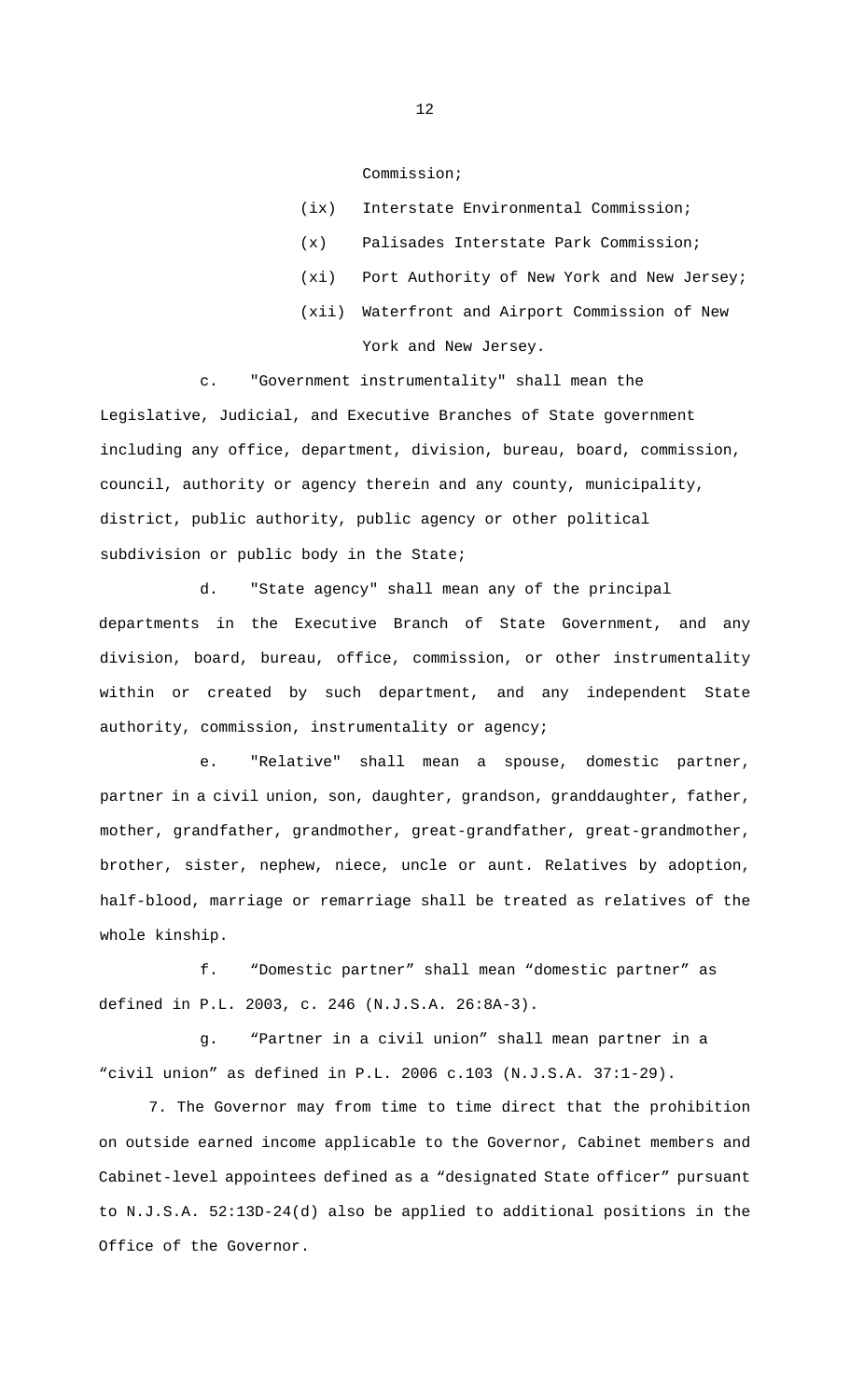### **II. BLIND TRUSTS**

1. For those situations where a blind trust may be utilized by a public employee or public officer, his or her spouse or domestic partner, partner in a civil union or dependent children, and approved by the Ethics Commission, such trust shall contain the following characteristics:

a. The trust shall not contain investments or assets in which the holder's ownership right or interest is required to be recorded in a public office or those assets whose permanency makes transfer by the trustee improbable or impractical; these investments or assets would include, but not be limited to, businesses, real estate, security interests in personal property and mortgages;

b. The trust shall contain a clear statement of its purpose, namely, to remove from the grantor control and knowledge of investment of trust assets so that conflicts between the grantor's responsibilities and duties as a public employee or public officer and his or her private business or financial interests will be eliminated;

c. The trust shall be irrevocable, and shall be terminated only upon the death of the public employee or public officer or upon termination of his or her status as a public employee or public officer, whichever shall first occur;

d. The trustee shall be directed not to disclose to the grantor any information about any of the assets in the trust;

e. The trustee shall be required either to:

(1) prepare and file the grantor's personal income tax returns, withholding from distribution of the trust's net income amounts sufficient to pay the grantor's tax; and further to participate in the audit of the grantor's returns during the period of the trust with authority to compromise the grantor's tax liability; or

(2) submit to the grantor, for income tax purposes, a certification of income paid without identifying the assets producing such income;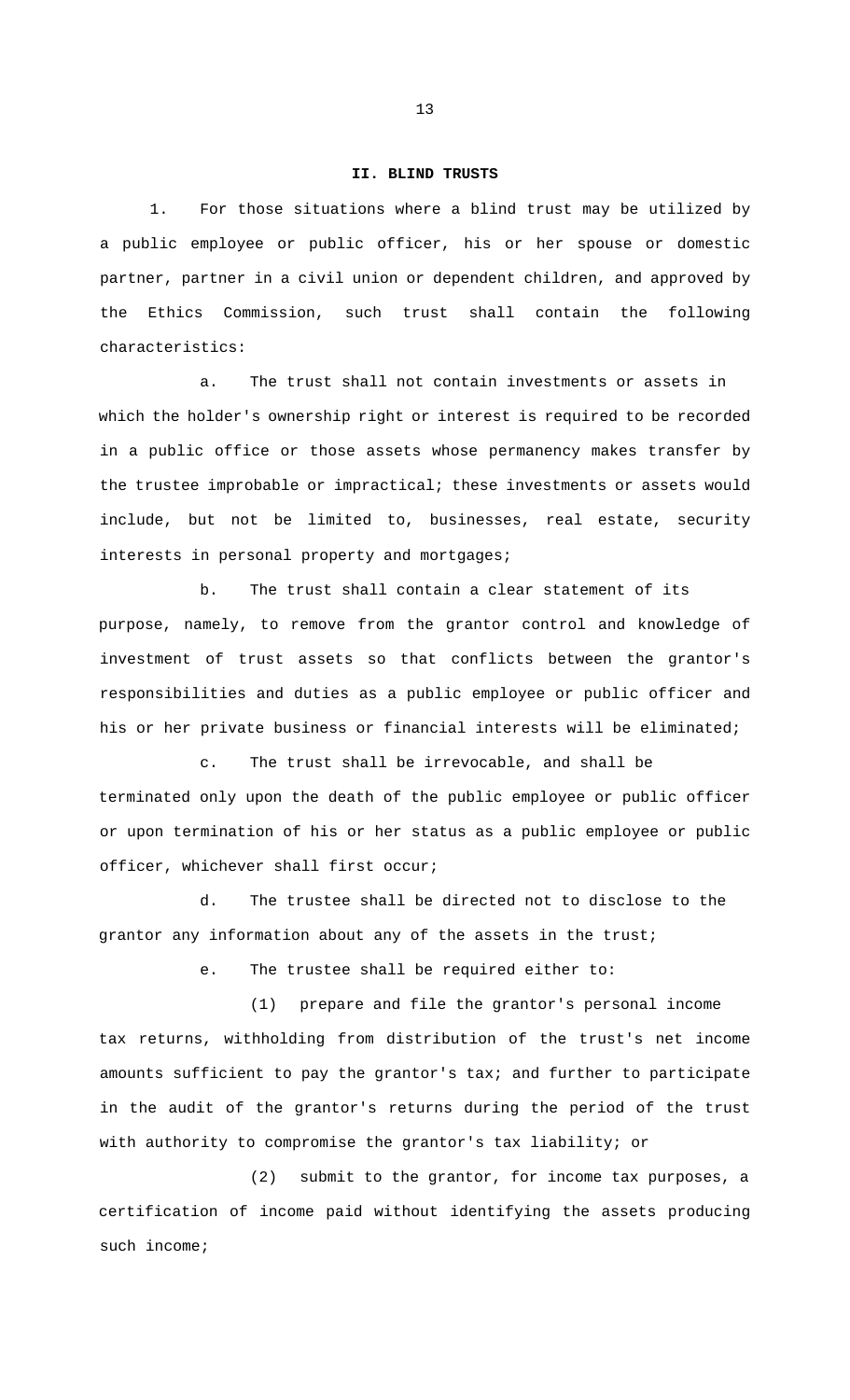f. Among its other powers, the trustee shall have authority to determine whether any of the assets originally transferred to the trustee are to be sold and, if so, when;

g. A provision shall be included in the trust agreement prohibiting the trustee from investing the trust property in corporations or businesses which do a significant amount of business with the State of New Jersey or from knowingly making any investment in a corporation, business or venture over which the grantor has regulatory or supervisory authority by virtue of his or her official position;

> h. The grantor shall retain no control over the trustee nor shall he or she be permitted to make any recommendations or suggestions as to the trust property;

i. The trustee may be a commercial trustee or a natural person;

j. The principal benefit to be retained by the grantor shall be the right to receive income from the assets transferred to the trust;

k. The trust shall not become effective until submitted and approved by the Ethics Commission; and

l. The trust agreement shall provide the trustee will give the Ethics Commission access to any records or information related to the trust which is necessary for the performance of the Commission's duties.

2. A copy of the executed blind trust agreement shall be filed with the Ethics Commission and with the head of the department in which the regular State employee holds his or her position. Attached to such copy shall be a brief statement outlining the business or financial interests from which the regular State employee seeks to remove himself or herself and the actual or potential conflicts of interest, or appearance of such conflicts, which he or she seeks to avoid by use of the trust agreement.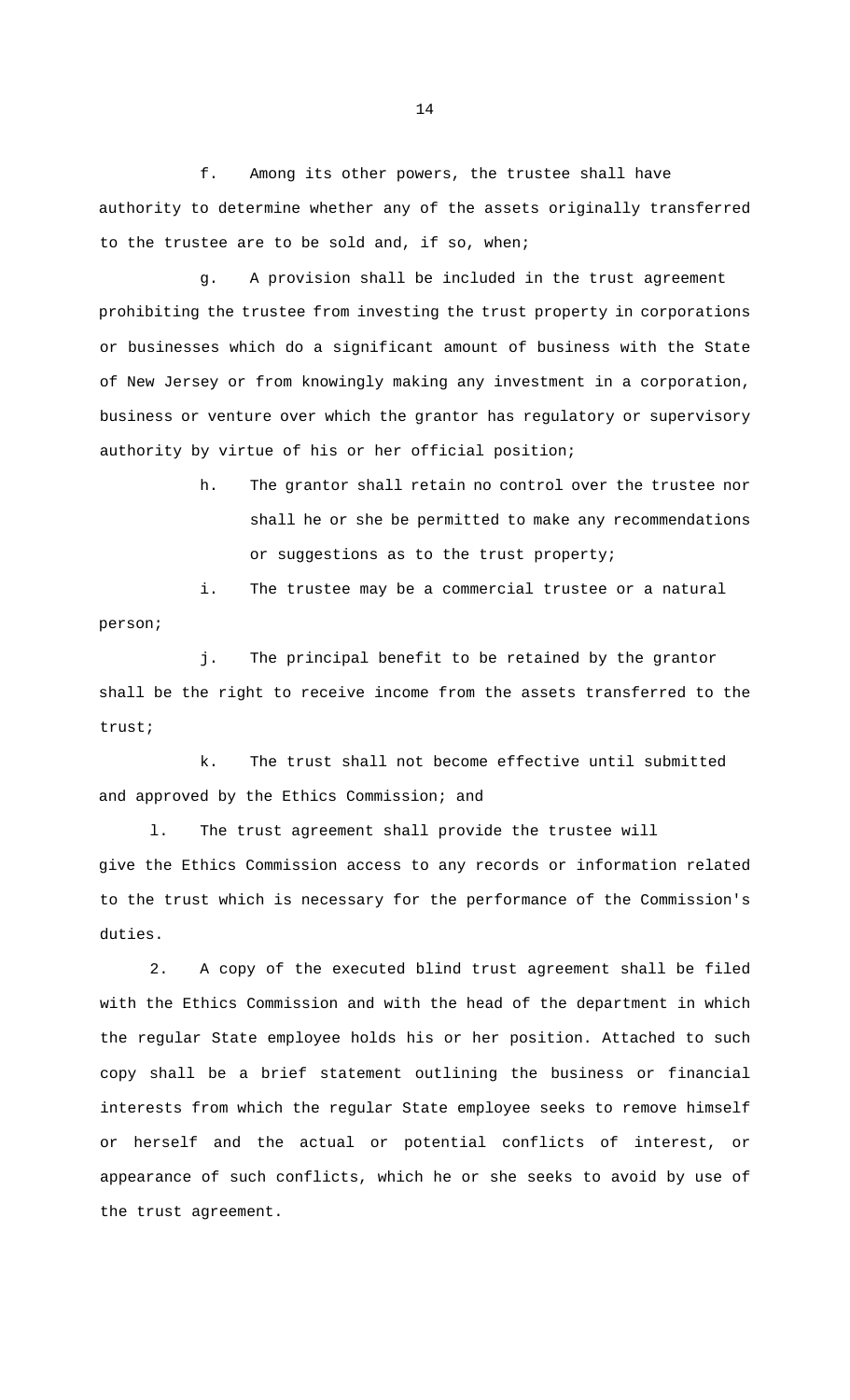**III. INTERESTS IN CLOSELY-HELD CORPORATIONS OR SIMILAR ENTITIES**  1. a. No regular State employee who is required by law or Executive Order to submit a Financial Disclosure Statement to the Ethics Commission shall be permitted to retain any interest in any closely-held corporation, partnership, sole proprietorship, or similar business entity doing business with any New Jersey State, interstate or local government entity, except as provided in subparagraphs (b) and (c) below.

b. A person who, after this Order takes effect, becomes a regular State employee required by law or executive order to submit a Financial Disclosure Statement to the Ethics Commission and who retains any interest in any closely-held corporation, partnership, sole proprietorship, or similar business entity doing business with any New Jersey State, interstate or local government entity, shall disclose such interest in the employee's Financial Disclosure Statement. The Ethics Commission shall review this disclosure statement to determine whether the business entities in which the employee has an interest are engaged in government-related business within the meaning of this Executive Order, and whether the holdings are in compliance with the Conflicts of Interest Law, N.J.S.A. 52:13D12 et seq. and this Executive Order. No later than 120 days from the Ethics Commission's receipt of the Financial Disclosure Statement, the Ethics Commission shall notify the employee of its findings. The employee shall be afforded 120 days after the date of notification to effectuate the orderly disposition of any asset, except as may be further extended by the Ethics Commission or to demonstrate to the Ethics Commission that the business entity has ceased to do business with a government entity in a manner prohibited by this Executive Order.

c. The provisions of subparagraphs (a) and (b) above shall not apply to any purchase, sale, contract or agreement with any government entity other than a State agency, which is made or awarded after public notice and competitive bidding as provided by the Local Government Contracts Law, N.J.S.A. 40A:11-1 et. seq., or such similar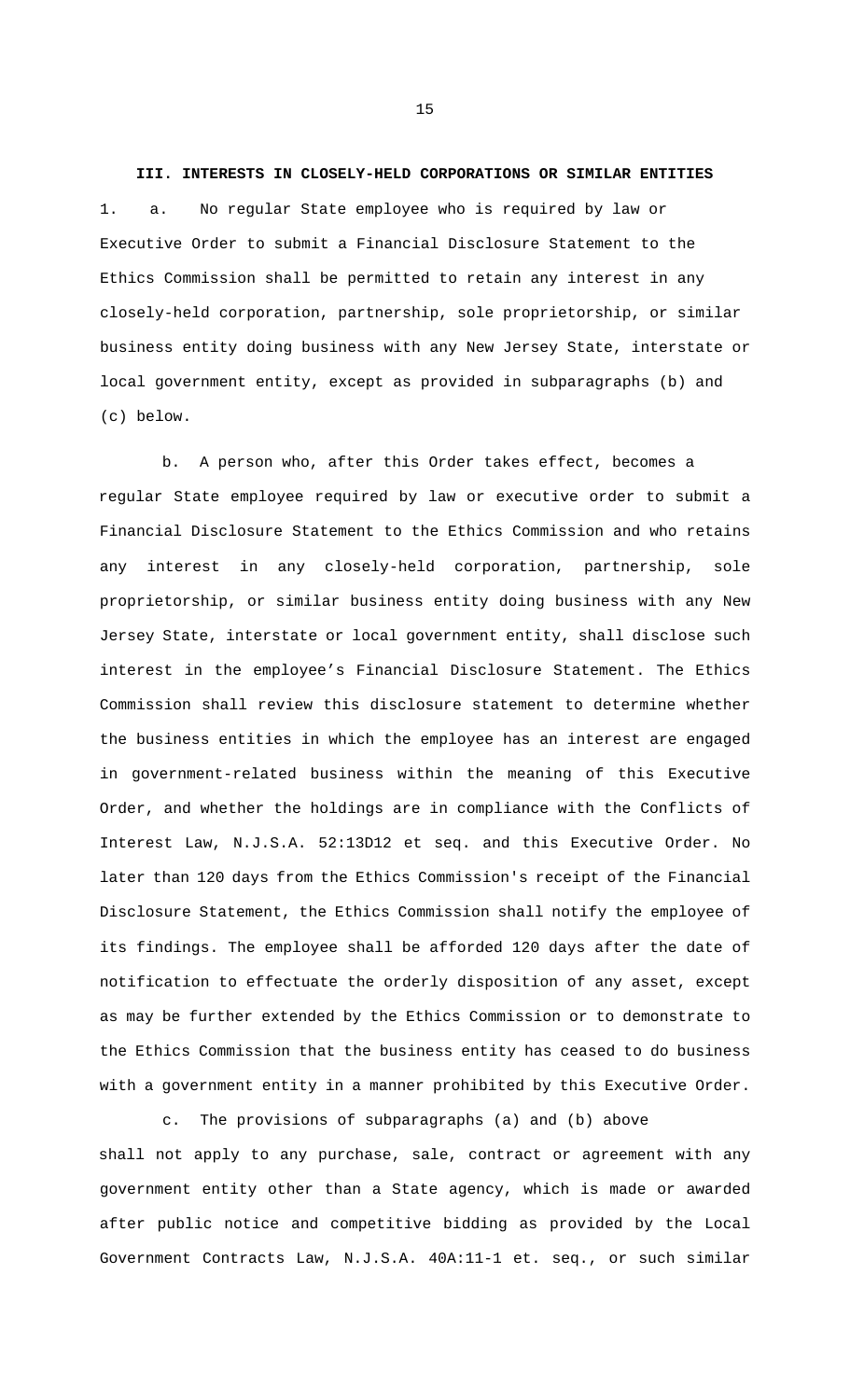provisions contained in other applicable public bidding laws or regulations, provided that any such purchase, sale, contract or agreement, including a change in orders and amendments thereto, shall receive the prior approval of the Ethics Commission. The provisions of subparagraphs (a) and (b) do apply where the purchase, sale, contract or agreement is authorized by any of the exceptions (e.g., professional or technical services, emergent matters, and unique compatibility) provided by the Local Government Contracts Law, N.J.S.A. 40A:11-1 et seq., or such similar provisions contained in other applicable public bidding laws or regulations.

2. a. No regular State employee or special State officer who is required by law or Executive Order to submit Financial Disclosure Statements to the Ethics Commission shall be permitted to retain any interest in any closely-held corporation, partnership, sole proprietorship, or similar business entity unless the Ethics Commission shall have first determined that the employee or officer may retain such an interest in such business entity.

b. A person who, after this Order takes effect, becomes a regular State employee or special State officer required by law or executive order to submit a Financial Disclosure Statement to the Ethics Commission and who retains any interest in any closely-held corporation, partnership, sole proprietorship, or similar business entity shall disclose such interest in the employee's or officer's Financial Disclosure Statement. The Ethics Commission shall review the disclosure statement and shall determine whether the employee or officer may retain such interest in the business entity consistent with the standards set forth in the Conflicts of Interest Law, N.J.S.A. 52:13D-12 et seq., and this Executive Order. The Ethics Commission shall notify the State employee or officer of its findings no later than 120 days from the Ethics Commission's receipt of the Financial Disclosure Statement. The employee or officer shall be afforded 120 days after the date of notification to effectuate the orderly disposition of any asset or to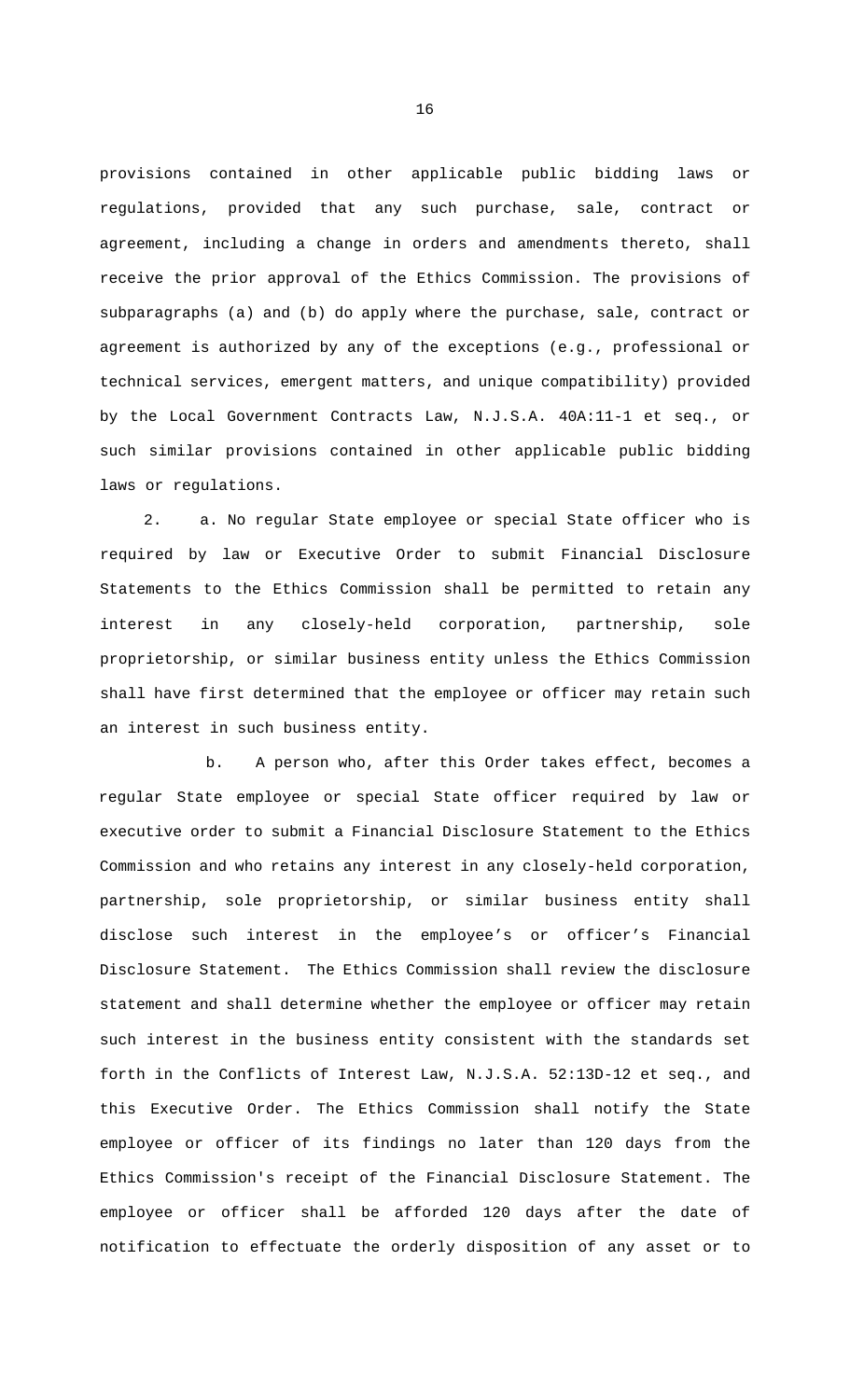demonstrate that the business entity has ceased the business activity in question.

3. The Ethics Commission shall review all financial disclosure statements as they may from time to time be submitted by regular State employees and special State officers to determine whether the covered persons have obtained ownership or interest in any assets that give rise to a present or potential conflict of interest, or present or potential appearance of conflict of interest, within the meaning of this Executive Order.

4. Each regular State employee or special State officer shall amend his or her financial disclosure statement within 30 days of gaining knowledge of (a) his or her, or his or her spouse's acquisition of any interest in any closely-held corporation, partnership, sole proprietorship or similar business entity; or (b) the commencement of any business activity covered by the provisions of this Executive Order and as determined by the Ethics Commission, including, for example, a change in business plan authorizing business activity with a New Jersey State, interstate or local government entity, by a business in which the officer or employee or the employee's or officer's spouse has an interest covered by this Executive Order.

5. Any regular State employee or special State officer subject to this Executive Order who acquires an interest prohibited under this Executive Order by way of inheritance, bequest or similar circumstances beyond his or her control shall follow the procedures for disclosure and disposition set forth in paragraphs 1 and 2 of section III of this Executive Order.

6. All required divestitures shall be subject to the following conditions:

a. Divestiture must occur within the time periods prescribed above, unless otherwise extended by the Ethics Commission.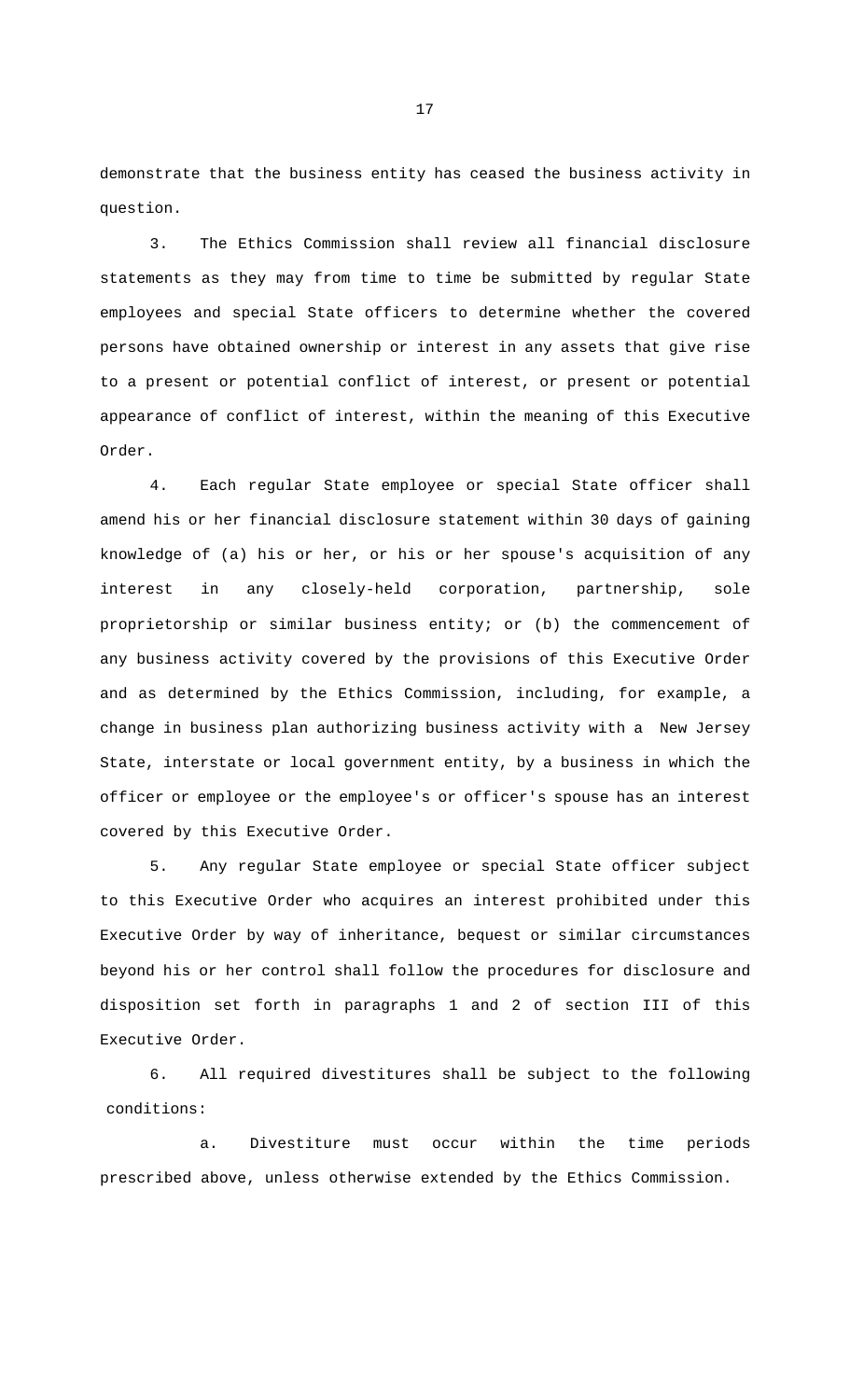b. Ownership or control of the asset may not be transferred to a member of the regular State employee's or special State officer's immediate family.

c. The terms and conditions of any conveyance of ownership and control of the asset shall not contain any provision regarding the return of the asset to the regular State employee or special State officer subsequent to his or her State service.

7. For the purpose of section II and section III of this Order:

a. "Member of the immediate family" shall mean a spouse, domestic partner, partner in a civil union, child, parent or sibling residing in the same household.

b. "Asset" shall mean property of any kind, real and personal, tangible and intangible, having a value greater than \$1,000.

c. "Interest" in a closely-held corporation, partnership, sole proprietorship or similar business entity shall mean any ownership or control of any profits or assets of such a business entity.

d. "Doing business" with any New Jersey State, interstate or local government entity shall mean business or commercial transactions involving the sale, conveyance or rental of any goods or services, and shall not include such activities as compliance with regulatory procedures.

e. "Regular State employee" shall have the same meaning as "State officer or employee" as set forth at N.J.S.A. 52:13D-13b, and "special State officer" shall have the same meaning as "Special State officer or employee" as set forth at N.J.S.A. 52:13D-13e.

f. "State agency" shall mean any of the principal departments of State government and any entity allocated therein in conformance with N.J. Const. (1947), Art. V, Sec. IV, par. 1.

g. "Domestic partner" shall mean "domestic partner" as defined in P.L. 2003, c. 246 (N.J.S.A. 26:8A-3).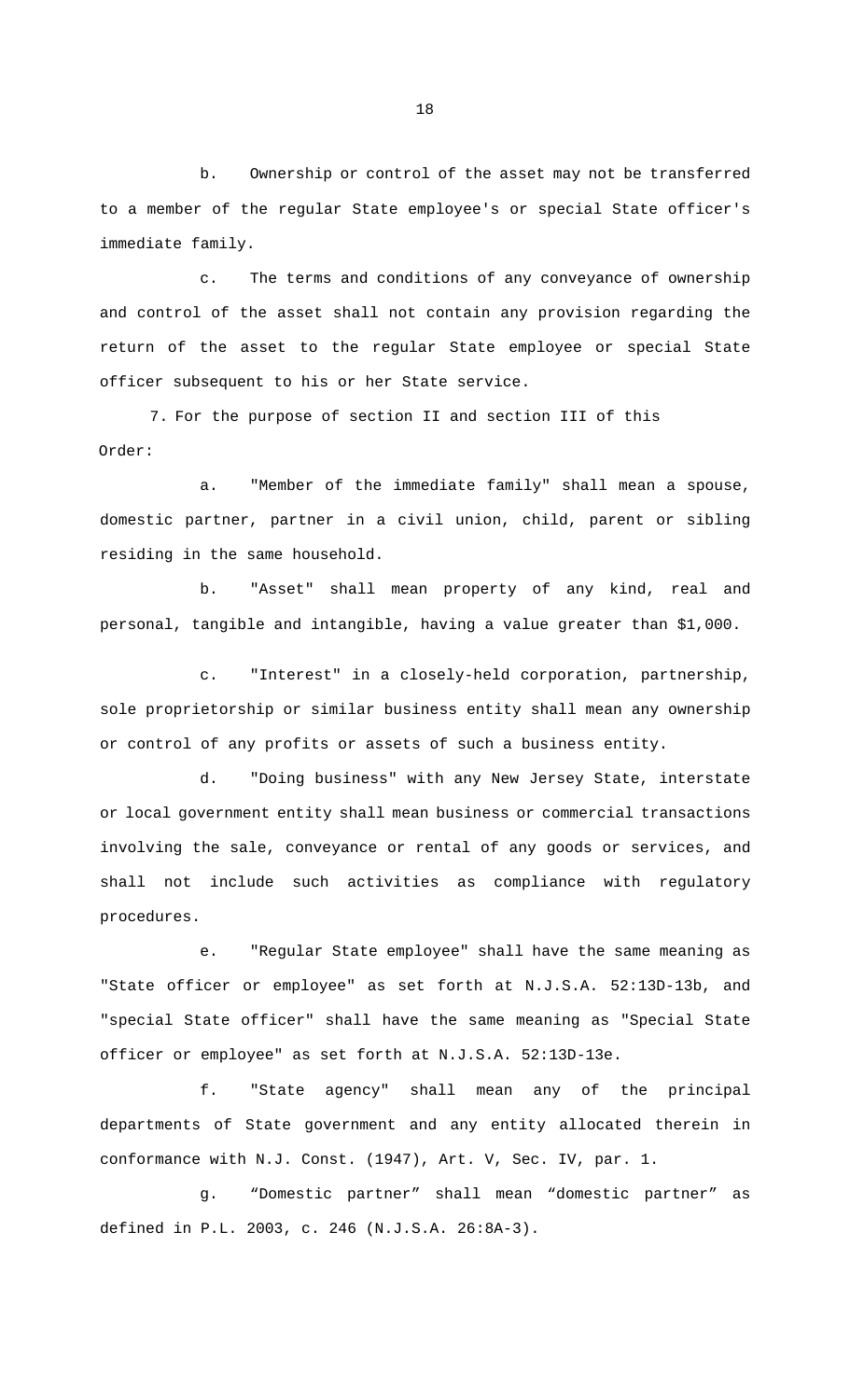### **IV. CODE OF CONDUCT FOR THE GOVERNOR**

1. The Code of Conduct for the Governor recommended by the Advisory Panel, as established by prior executive orders, is hereby continued as amended and shall be applied to the position of Governor and Lieutenant Governor. The Code of Conduct is set forth in Appendix A and incorporated herein.

2. There is hereby created an Advisory Ethics Panel composed of two public members appointed by the Governor, in consultation with the Chair of the Ethics Commission. In order to be appointed as a public member, an individual shall have served as either Chief Counsel to the Governor, as Attorney General, or as a Justice of the Supreme Court or a Judge of the Superior Court. The two public members shall be appointed for a term of three years, and shall hold office until their successors are appointed and have qualified. No more than one of the public members shall be from the same political party as the Governor.

3. The Advisory Ethics Panel shall be available to advise the Governor and the Lieutenant Governor regarding conflicts issues, application of the Governor's Code of Conduct, and any other related matters for which the Governor and the Lieutenant Governor requests advice.

4. The Governor and the Lieutenant Governor, the Governor's Chief Counsel or the Ethics Liaison Officer shall seek the advice of the Advisory Ethics Panel when there are questions concerning the propriety of the Governor's conduct under the Code. When requested by the Chief Counsel or Ethics Liaison Officer, the Advisory Ethics Panel shall issue a written determination, which shall be made publicly available.

5. The Governor and the Lieutenant Governor shall abide by the judgment of the Advisory Ethics Panel as to the propriety of their actions. In the event the Panel members cannot agree on the proper resolution of a particular issue presented to it, the Governor shall not engage in the proposed activity.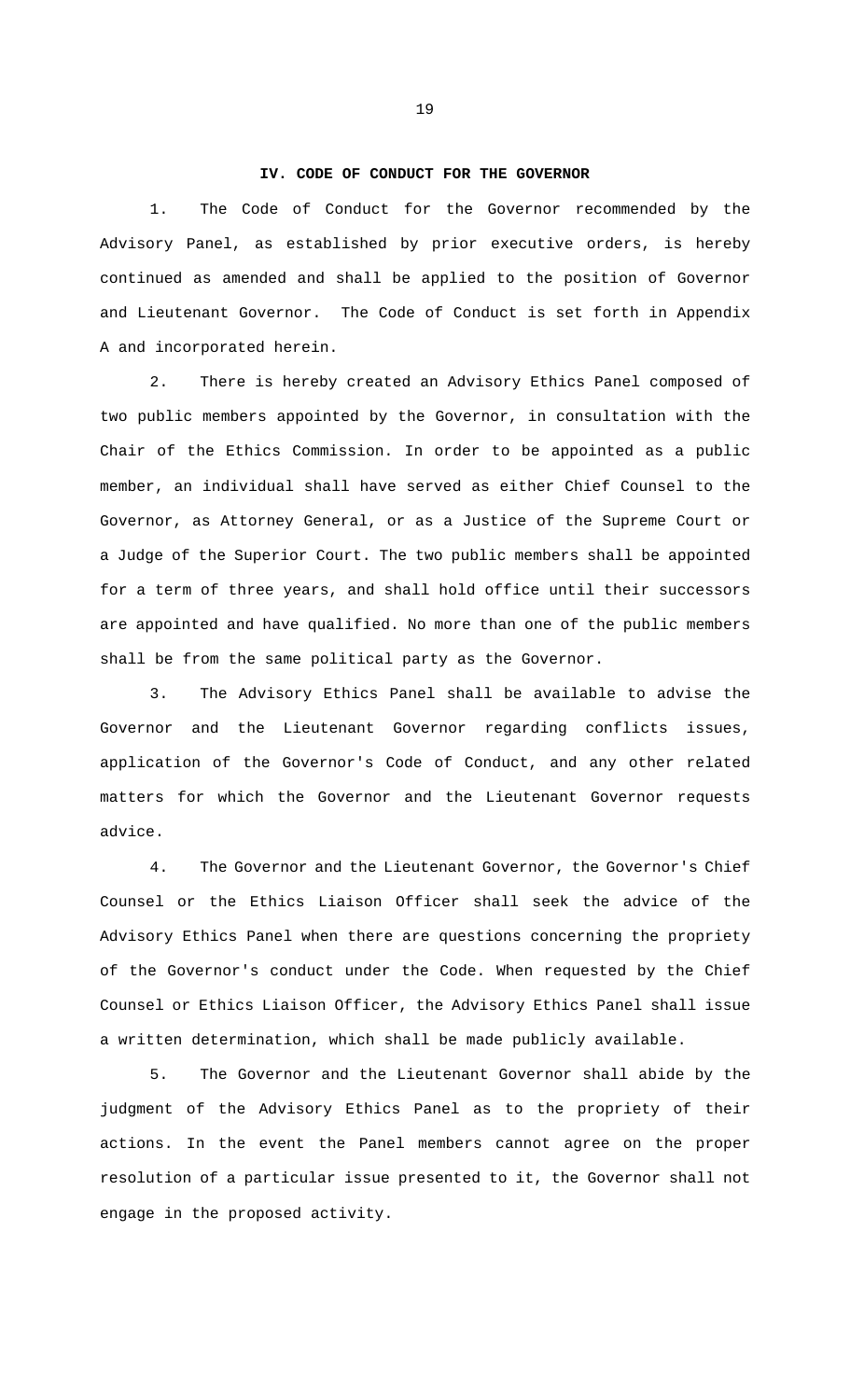6. If a question is raised with regard to the propriety of the conduct of the Governor and the Lieutenant Governor, and the Advisory Ethics Panel was not consulted by the Chief Counsel or the Ethics Liaison Officer prior to the Governor or Lieutenant Governor engaging in such conduct, the Advisory Ethics Panel shall have the discretion to review the question and to issue a public determination. In such circumstances, if the Panel finds that the Governor's or the Lieutenant Governor's actions were in violation of the Code of Conduct for the Governor and the Lieutenant Governor, the Panel shall have the power to impose penalties, including monetary sanctions.

## **V. ENFORCEMENT AND SANCTIONS**

1. The failure of any regular or special State employee or officer covered by this Executive Order to comply with the provisions of this Executive Order shall constitute good cause for his or her removal from employment or office.

2. The State Ethics Commission shall have the authority to enforce the terms of this Executive Order.

3. Every State department, board, commission, authority, agency and instrumentality shall appoint an individual to serve as an Ethics Liaison Officer. The Ethics Commission staff shall hold quarterly meetings with all ethics liaison officers to ensure that the requirements of the Conflict of Interest Law and this Executive Order are being understood and followed.

## **VI. RESCISSION**

1. The following Executive Order is hereby superseded and rescinded and any regulations adopted and promulgated thereunder are hereby declared null and void: Executive Order No. 24 (2010).